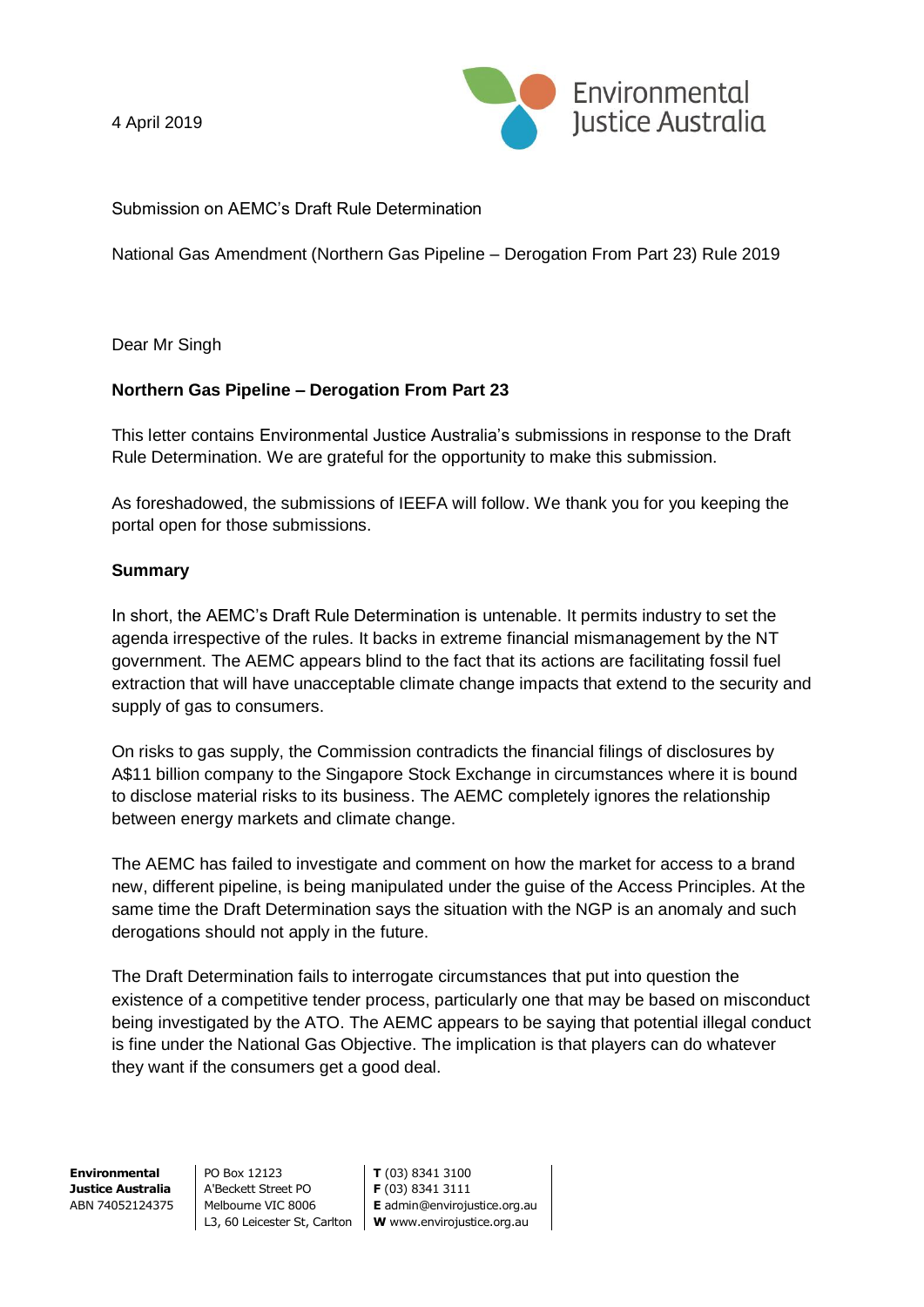We reject the Draft Determination. We suggest the AEMC receive training on climate change risks in order to fulfil their duties under the *Public Governance Performance and Accountability Act 2013*.

Those duties are the same as duties of senior managers of corporations. They require the Commissioners to inform themselves about climate change in order to discharge their duties. Yet the Draft Determination decides that potentially unacceptable climate change risks have no impact on the safety, security or supply of gas. Nothing could be further from the truth.

# **1. AEMC supports industry evading regulation**

Evidence before the AEMC is that Jemena refused to submit itself to the National Gas Rules in negotiations with the Northern Territory government. The Houston Kemp report states:<sup>1</sup>

*During the tender process, the Northern Territory government sought proposals to develop the NGP as a covered pipeline, or asked respondents to propose alternative arrangements. We understand that Jemena did not and was not willing to submit a proposal on this basis. Jemena instead proposed to develop the NGP on the basis of access principles in lieu of coverage, which we understand were initially proposed by the Northern Territory government.*

The AEMC is now backing in a process in which the NT government actively sought to have the NGP subject to the National Gas Rules and Jemena refused. The Draft Determination supports industry evasion of regulation.

### **2. AEMC supports a process driven by extreme financial mismanagement by the NT government.**

In 2006 the NT entered a take or pay contract with ENI's offshore Blacktip gas project. From 2009, the NT was required to pay for 23 PJ of gas per year. That amount is about the demand required to produce electricity for the Darwin and Katherine region. However, under the contract, the volume NT *must* pay for, regardless of whether it uses it, ramps up to 37 PJ/ $a^2$  The problem is that there is no demand for the excess gas. The contract runs for 25 years to 2034.<sup>3</sup>

The over-contracting comes as no surprise, even back in 2006. The NT Utility Commission's December 2006 [review](http://www.utilicom.nt.gov.au/PMS/Publications/2006_PSR_final.pdf) stated at [2.35]:

*Contract quantities available from Blacktip will be in excess of projected requirements under the Commission's high growth scenario through to 2015-16 and beyond.*

By 2018 the NT took 65 TJ per day from ENI's Blacktip field<sup>4</sup> leaving 36 TJ a day unused.<sup>5</sup> Having paid for this extra 36 TJ a day of gas for every single day to 2034, but having no

<sup>2</sup> [www.eni.com/docs/it\\_IT/eni-com/media/dossier/australia/eni-australia-2016-engBROCHURE.pdf](http://www.eni.com/docs/it_IT/eni-com/media/dossier/australia/eni-australia-2016-engBROCHURE.pdf) p4

<sup>3</sup> [https://www.aemc.gov.au/sites/default/files/2018-03/Final%20report\\_2.pdf](https://www.aemc.gov.au/sites/default/files/2018-03/Final%20report_2.pdf) pp9,10

4 Ibid.

<sup>1</sup> [www.aemc.gov.au/sites/default/files/2019-01/Jemena%20-%20Houston%20Kemp%20Report%20-](http://www.aemc.gov.au/sites/default/files/2019-01/Jemena%20-%20Houston%20Kemp%20Report%20-%20Public.PDF) [%20Public.PDF](http://www.aemc.gov.au/sites/default/files/2019-01/Jemena%20-%20Houston%20Kemp%20Report%20-%20Public.PDF) p5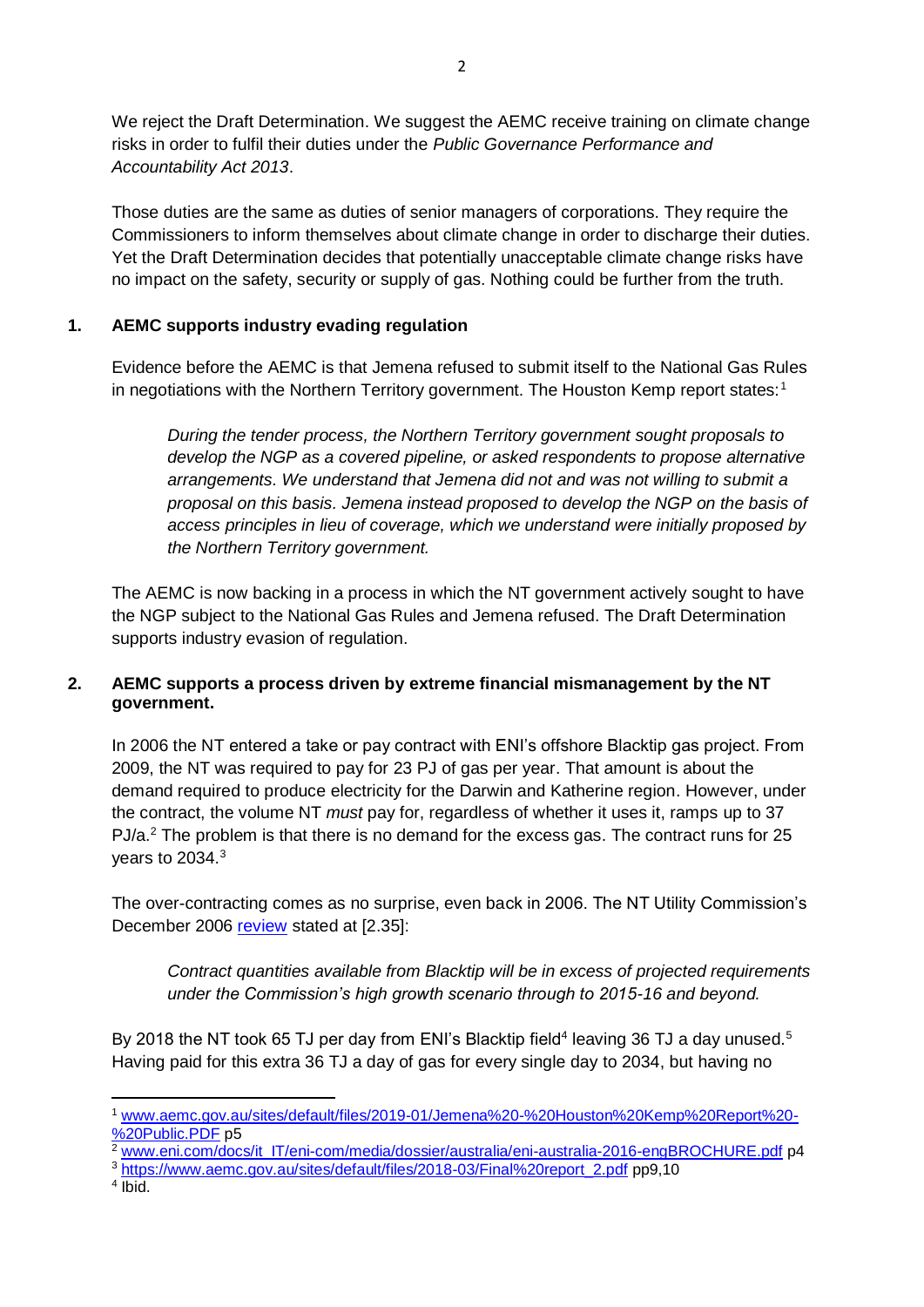prospects of using it, the NT government contracted Jemena to build a new \$800 million pipeline to funnel the gas to somewhere it could be used.

The extra Blacktip gas is shipped to Darwin. It then flows through the Amadeus Gas Pipeline to a junction at Tennant Creek where the new NGP joins and along the 622 kilometre link to Mt Isa. Gas can be used by industry at Mt Isa, or backhauled to Sydney or Melbourne through an existing pipeline network at minimal cost.<sup>6</sup>

NT is the foundation customer for the NGP. Jemena has a contract with the NT government to ship 31 TJ of the over-contracted gas each day to Mt Isa.<sup>7</sup> That contract runs for 10 years. The gas is ultimately sold by the NT to Incitec Pivot at a reduced price.

Incitec Pivot says it saves \$55 million a year buying gas from the NT government via the NGP.<sup>8</sup> It is unclear how the NT government will make money on the contract. The government cites commercial in confidence reasons not to release financial information on the sales price to the taxpayer.<sup>9</sup> Yet the agreement is in all likelihood not commercial at all. It is also unclear how much the NT government is being charged and whether the Access Principles apply to it.

The NT is, in effect, providing a fossil fuel subsidy to industry consuming the gas. At the same time it subsidises Jemena's pipeline by being the foundational customer paying above market prices to use it.

We query how it is possible to have a 'competitive' tender process when the NT, the initial proponent of the pipeline, is already at a negotiating disadvantage as it needed to ship unused gas it was forced to pay for as a result of a 2006 contract, and is now making a loss.

## **3. AEMC fails to understand the significance of a transfer pricing audit for a competitive process**

A legitimate competitive tender process cannot be underpinned by illegal behaviour. Yet this is high risk because Jemena is subject to a transfer pricing audit regarding \$800 million of convertible notes. Those notes were part of a company restructure that was announced less than a week after the creation of the Jemena Northern Gas Pipeline Pty Ltd. The convertible notes are in exactly the same amount as the proposed cost of the Northern Gas Pipeline and the duration of the notes to 2050 is almost exactly the same as the expected operational life of the pipeline (30 years). There is no reason to believe the convertible notes are not related to the NGP.

<sup>5</sup> Assuming by 2018 NT was contracted to take 37 PJ/a. This is 3,700 TJ/a or 101.4 TJ a day.

<sup>6</sup> [www.asx.com.au/asxpdf/20170127/pdf/43fkj0hhz09gfh.pdf](http://www.asx.com.au/asxpdf/20170127/pdf/43fkj0hhz09gfh.pdf) p3

<sup>7</sup> [http://jemena.com.au/about/newsroom/media-release/2018/jemena-and-senex-partner-to-fast-track](http://jemena.com.au/about/newsroom/media-release/2018/jemena-and-senex-partner-to-fast-track-new-gas-(1))[new-gas-\(1\)](http://jemena.com.au/about/newsroom/media-release/2018/jemena-and-senex-partner-to-fast-track-new-gas-(1))

<sup>8</sup> [https://www.abc.net.au/news/rural/2015-11-18/nt-gas-pipeline-to-benefit-fertiliser-giant-incitec](https://www.abc.net.au/news/rural/2015-11-18/nt-gas-pipeline-to-benefit-fertiliser-giant-incitec-pivot/6950326)[pivot/6950326](https://www.abc.net.au/news/rural/2015-11-18/nt-gas-pipeline-to-benefit-fertiliser-giant-incitec-pivot/6950326)

 $\frac{9}{9}$ https://parliament.nt.gov.au/ data/assets/pdf file/0008/438551/Aqst77-Lambley-Fracking-Gas-[Pipeline-Mining.pdf](https://parliament.nt.gov.au/__data/assets/pdf_file/0008/438551/Aqst77-Lambley-Fracking-Gas-Pipeline-Mining.pdf) p3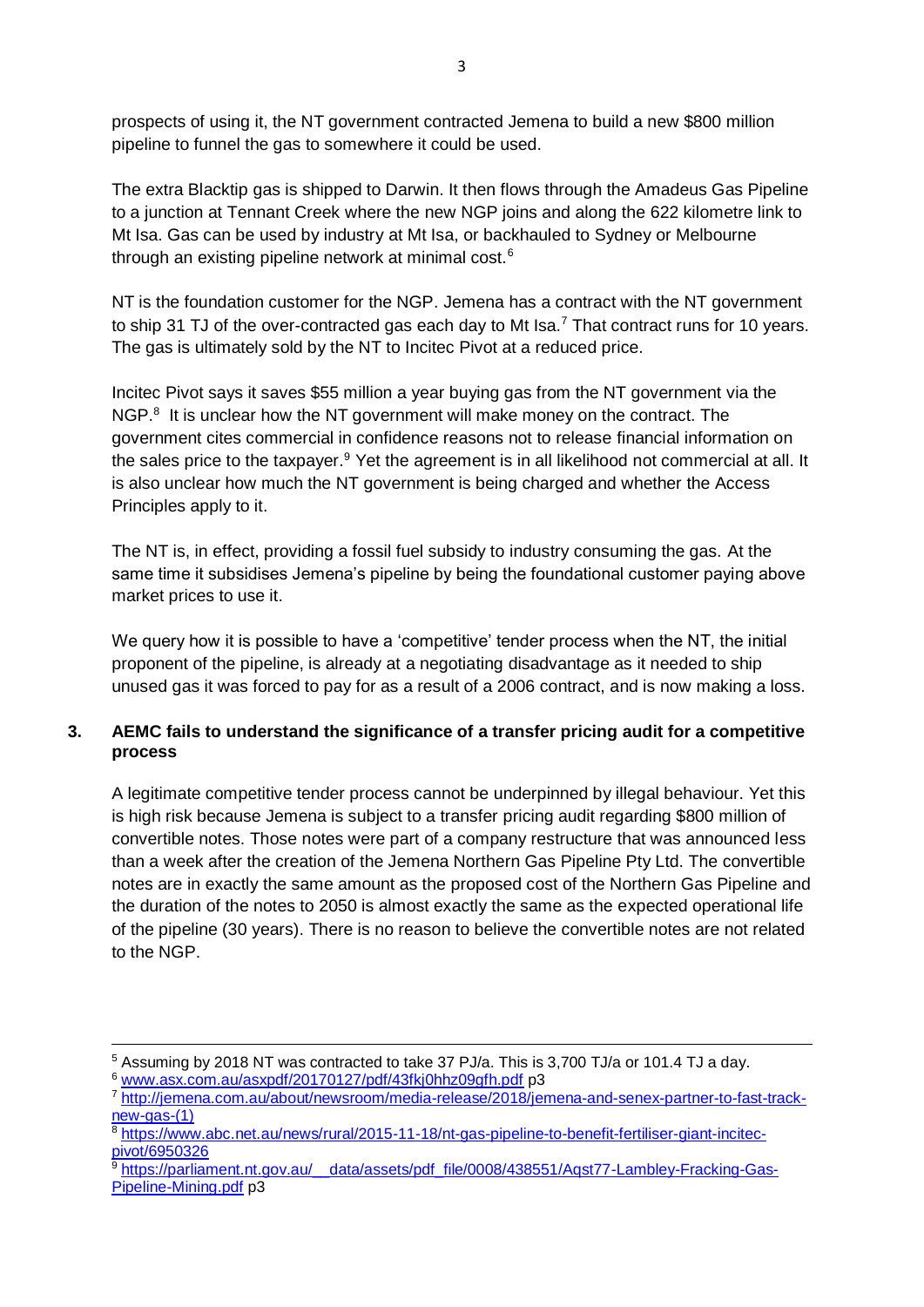The fact of a transfer pricing audit is not up for debate. The ATO states a transfer pricing audit will occur if a company does not have proper processes and cannot demonstrate the methods they have used to determine pricing. An audit may lead to penalties.<sup>10</sup>

Media reported on concerns about Jemena's bid on 3 December 2015. Critics suggested overseas cheap capital was a factor in the negotiations. Jemena represented that its Asian investors permitted company could take a 10 to 20 year long term view.<sup>11</sup> Again, this places convertible notes, a part of the restructure announced 4 September 2015 on the Singapore Stock Exchange and an increase in the company's Medium Term Notes Programme by US\$1 billion as part of the capital structure.<sup>12</sup> If potential illegal activity underpinned the competitive tender process then it is difficult to see how this is not a relevant consideration. AEMC's response was (at p48):

*Any possible investigation by the ATO is not relevant to the AEMC's consideration.* 

We invite AEMC to reconsider its position given its reliance on the 'competitive' nature of the tender process in the Draft Determination.

## **4. AEMC fails to understand how the derogation relates to further gas development and extreme climate change impacts in the NT**

The Derogation, and the NGP's Access Principles, are essential for further development of the unconventional gas fields that provide an unacceptable climate change risk.

Economists HoustonKemp are clear about this. They recognise that, lifting the moratorium on fracking, will mean that gas will be pumped by Jemena out of the middle of the NT to somewhere it could be sold. In a section of the economists' report that highlights risks to the NGP stemming from the NT fracking policies, the NGP is described as the first step in getting the gas out: $13$ 

*The NGP can be understood in this context as an initial investment that could enable a series of subsequent investments to substantial volumes of gas from the Northern Territory to east coast gas markets.*

We can see then that the NGP, and the Derogation, are essential for further expansion and extensions that will enable fracked gas to be exported from the NT. But it is crystal clear that the initial investment is \$800 million for a pipe that ships 90 TJ/day. And the Draft Determination refers to this volume for the NGP at p 5.

<sup>.</sup> <sup>10</sup> [https://www.ato.gov.au/print-publications/international-transfer-pricing---introduction-to-concepts](https://www.ato.gov.au/print-publications/international-transfer-pricing---introduction-to-concepts-and-risk-assessment/?page=3#Applying_the_arm_s_length_principle)[and-risk-assessment/?page=3#Applying\\_the\\_arm\\_s\\_length\\_principle](https://www.ato.gov.au/print-publications/international-transfer-pricing---introduction-to-concepts-and-risk-assessment/?page=3#Applying_the_arm_s_length_principle)

<sup>11</sup> [https://www.smh.com.au/business/jemena-sees-nt-pipeline-as-core-for-2b-northern-gas](https://www.smh.com.au/business/jemena-sees-nt-pipeline-as-core-for-2b-northern-gas-investment-20151202-gld1bb.html)[investment-20151202-gld1bb.html](https://www.smh.com.au/business/jemena-sees-nt-pipeline-as-core-for-2b-northern-gas-investment-20151202-gld1bb.html)

<sup>12</sup> [https://links.sgx.com/FileOpen/announcement.ashx?App=Announcement&FileID=368539;](https://links.sgx.com/FileOpen/announcement.ashx?App=Announcement&FileID=368539) <https://links.sgx.com/FileOpen/announcement.ashx?App=Announcement&FileID=368532> <sup>13</sup> [www.aemc.gov.au/sites/default/files/2019-01/Jemena%20-%20Houston%20Kemp%20Report%20-](http://www.aemc.gov.au/sites/default/files/2019-01/Jemena%20-%20Houston%20Kemp%20Report%20-%20Public.PDF)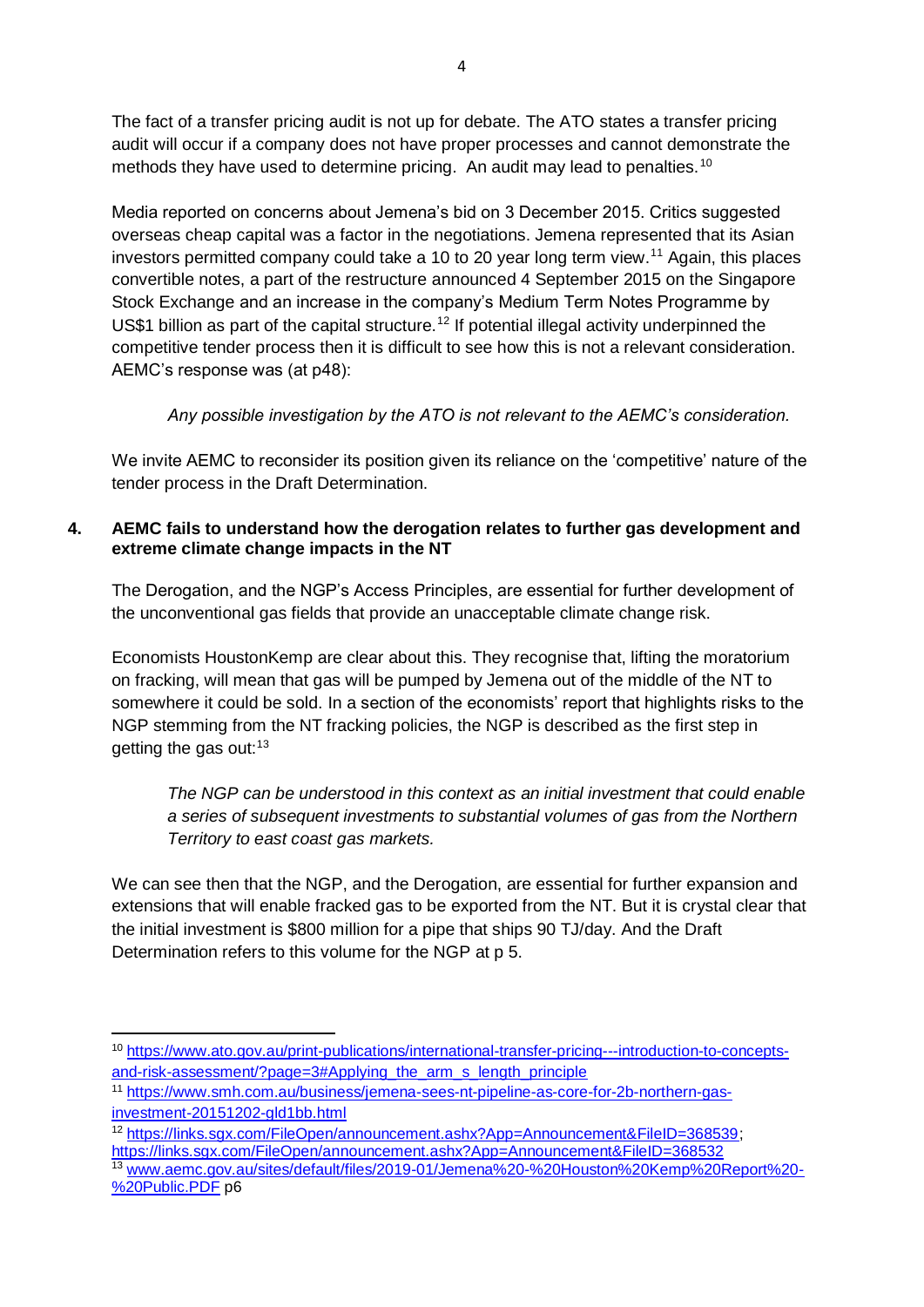However, the derogation applies to 300 TJ/day. And the regulatory holiday from the remaining capacity, being new capacity for a different pipeline, is precisely what will encourage the extraction of significant amounts of unconventional gas.

We reiterate the key finding of the Independent Scientific Inquiry into Hydraulic Fracturing in the NT that the climate change risks associated with fracking form an **unacceptable risk.**  There is a clear link between the NGP in its existing form, subject to the Derogation, the regulatory holiday for a *new* pipeline beyond 90 TJ and unacceptable climate change risks.

The AEMC's Draft Determination facilitates unacceptable climate change risks.

#### **5. AEMC fails to recognise the market is being manipulated by Jemena under the Access Principles**

The evidence submitted by Jemena puts beyond doubt that the Derogation will apply to future investments that will expand or extend the NGP of 90 TJ/day. It will apply for an extra 210 TJ / day.<sup>14</sup>

*[The Access Principles to which the Derogation applies] provide for…*

*a process for updating maximum tariffs in the event that the NGP is expanded up to 300 TJ/day, under a formula that does not permit these tariffs to rise, but provides for them to fall if the expansion reduces the average cost of the pipeline*

Thus, the Derogation applies to a *new pipeline* that will expand the NGP. We are not aware of any no evidence to suggest that the current NGP can handle volumes beyond 90 TJ/day.<sup>15</sup> In fact, we understand 90 TJ/day to be the maximum volume at the NGP's maximum pressurised capacity.

Yet AEMC glosses over this fact and talks about timing. It ignores shrewd negotiation by industry meant to lock in regulatory holidays for greenfield pipelines not yet officially proposed. The AEMC refuses to acknowledge the impact of the Derogation on a new parallel pipeline to the NGP and states:

*The exclusion of the NGP from the Part 23 regime through the NGR itself is an anomaly, reflecting the timing of the Northern Territory Government tender process compared to the development of the Part 23 regime.* 

*For investment in new pipelines, the regulatory context is now that the Part 23 framework applies to all pipelines that are not covered pipelines. This includes those that have obtained a 15-year no coverage determination from the NCC, unless they meet the specific exemption criteria set out in Part 23 itself.*

The AEMC agrees with Jemena's submission that removing the Derogation would lead to an increase in complexity of the arrangements for seeking access to the NGP. Yet it completely

<sup>14</sup> [www.aemc.gov.au/sites/default/files/2019-01/Jemena%20-%20Houston%20Kemp%20Report%20-](http://www.aemc.gov.au/sites/default/files/2019-01/Jemena%20-%20Houston%20Kemp%20Report%20-%20Public.PDF) [%20Public.PDF](http://www.aemc.gov.au/sites/default/files/2019-01/Jemena%20-%20Houston%20Kemp%20Report%20-%20Public.PDF) p5

<sup>&</sup>lt;sup>15</sup> Decision EPBC2015/7569 is based on a 90 TJ/day pipeline with a life of 30 years.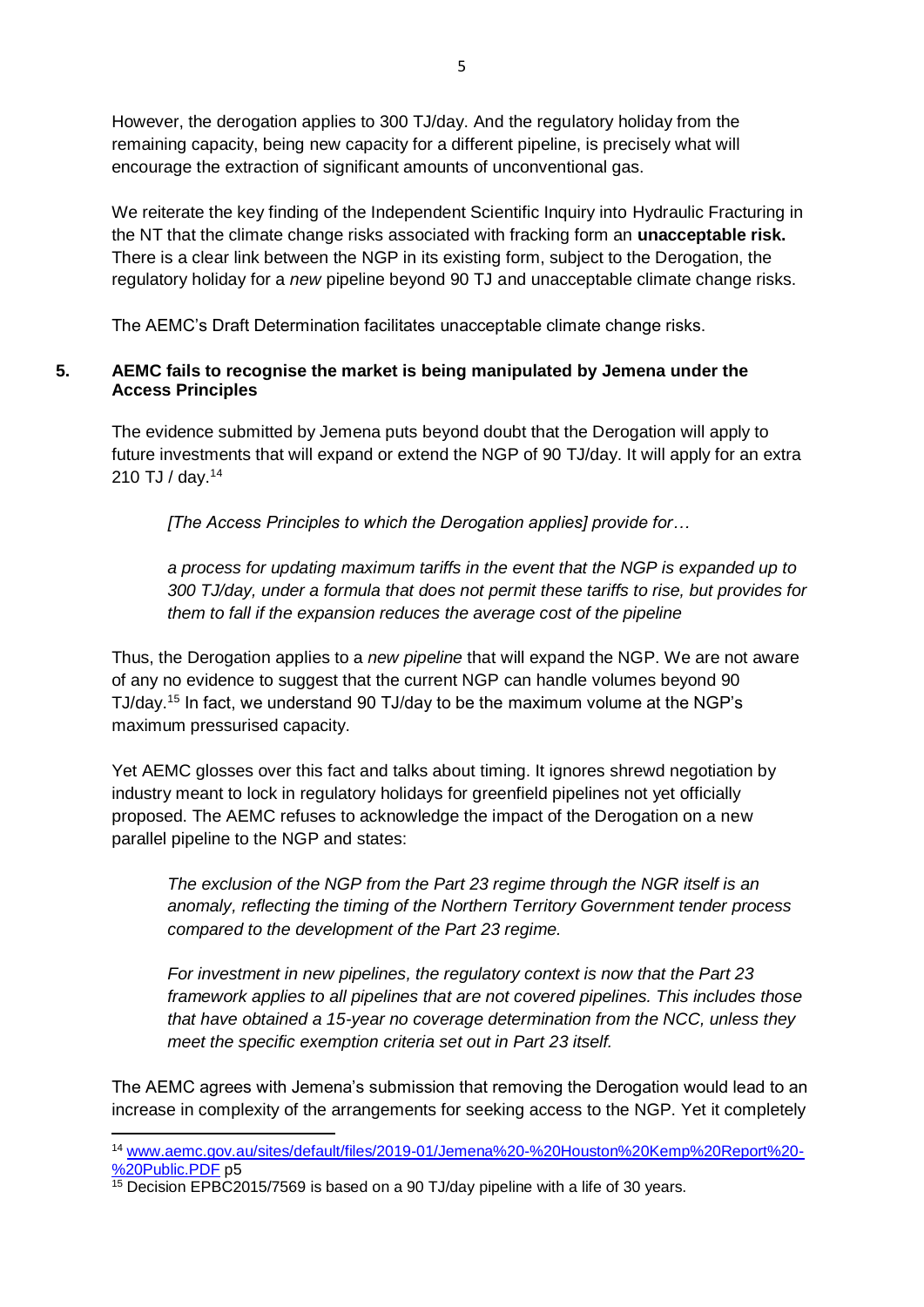ignores the complexity of the arrangements for seeking access to the proposed 700 TJ/day new parallel pipeline to the NGP. Again, we stress, that this 700 TJ/day pipeline is different to the NGP as we know it which is the subject of this inquiry. It is a new pipeline that Part 23 should apply to.

The result is that the Derogation will apply to some of the proposed expansion volume, but not all. Jemena, therefore is free to determine whether or not it applies the Access Principles to certain customers of any 700 TJ expansion or extension. In that way Jemena can arbitrarily discriminate against future pipeline users based on the overly complex arrangements it proposed, and it negotiated.

We suggest AEMC is alive to this market dynamic when considering the tenor of prospect user statements about the integrity of the competitive process and competitive market results. Further, we note that even Central Petroleum thinks that the NT tariff is high, and it appears confused by the rationale behind the Access Principles, referring to the cost of the NGP and not the financial risk.<sup>16</sup>

The Derogation leads to two regimes applying concurrently to a parallel pipe, and therefore there are two different avenues for Jemena, and prospective users, to select how to seek access to the expanded NGP's services and resolve disputes. It may allow Jemena to forum shop to resolve access disputes over its new pipeline and arbitrarily discriminate against its customers.

This makes a mockery of the AEMC's comment in the Draft Determination in which it acknowledges that it to industry and existing financial arrangements:<sup>17</sup>

*As a result of two regimes applying concurrently to the NGP, there are two different avenues for users and prospective users to select how to seek access to the NGP's services and resolve disputes.*

The AEMC's Draft Decision also fails to interrogate why the Derogation was worded as it was, being pegged to the Access Principles, rather than being aligned with the NGP's 90 TJ capacity, absent any expansion.

Given the AEMC's admission that without the Project Development Agreement, the rule change proponents were in the dark about the meaning and legal status of the Access Principles we submit that one option open to the AEMC is to limit the Derogation to 90 TJ/day. However many of the serious issues would remain.

Without having access to the Project Development Agreement dated 17 November 2015, and without the Access Principles being dated, we assume the Access Principles were also dated 17 November 2015 because they "are a part of the project development agreement".<sup>18</sup>

<sup>16</sup> Draft Determination, p 16

<sup>17</sup> At p38

<sup>18</sup> Draft Determination p38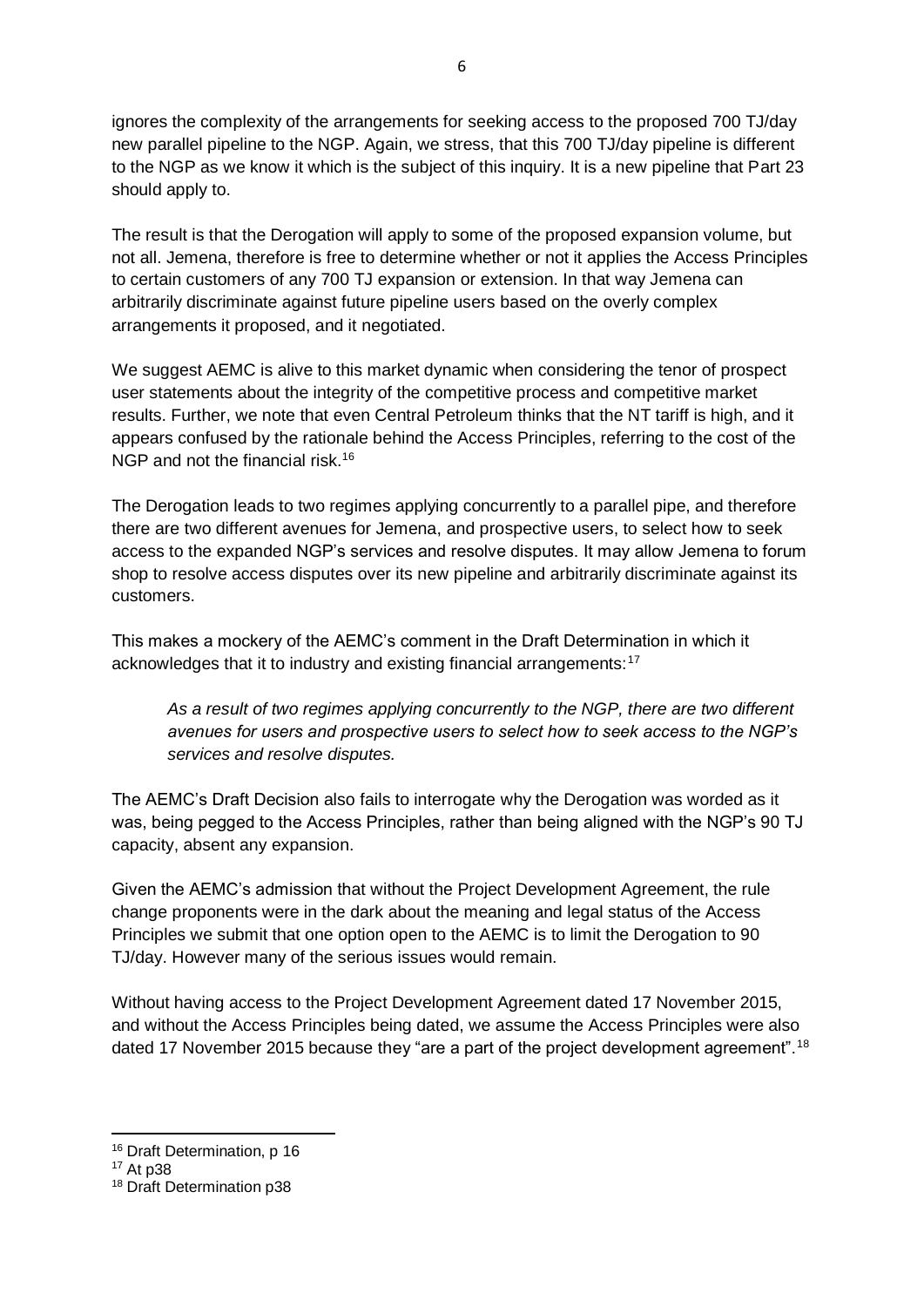Further, the Access Principles also refer to 2015 dollars suggesting our assumption is likely to be correct.<sup>19</sup> The Access Principles foreshadow a volume of 90 TJ/day.<sup>20</sup> However, strangely, they incorporate expansion or extension to 300 TJ/day. This is the same as the gas supply agreements, the earliest of which we could find was dated December 2015.<sup>21</sup>

The NGP diameter was made smaller, but even the larger diameter initial proposal would only carry 120TJ/day through a 14 inch pipe.<sup>22</sup>

The absolute best case scenario appears to have been around 200 TJ/day, as reported on 3 December 2015 in the AFR.<sup>23</sup> That article referred to potential supply from unconventional gas sources in the Betaloo Basin for increased volumes well below the 300 TJ/day level. The link between the volumes under the Access Principles and increased emissions is clear.

The decision to "reduce" the NGP capacity from 120 TJ/day to 90 TJ/day was reported by the media for the first time in April 2016. $24$  This is well before the proposed Derogation.

Since that time, any capacity over 90 TJ/day would be for a completely new pipeline. The Derogation, if it should apply at all, should only apply to the NGP that was constructed, and not any new pipeline.

The AEMC appears to agree (DD p45):

*In the future, the Commission expects service providers and proponents of new pipelines in a similar situation as the NGP to make use of the competitive tender process under the NGR instead of a derogation.*

However, the result of its decision, and the Derogation, which was proposed by industry, is to provide a regulatory holiday for 210 TJ/day of a 700 TJ/day new pipeline.

Jemena's comments rejecting our claim that the derogation would apply to a \$4 billion extension to the NGP is incorrect and apt to mislead.<sup>25</sup> The Derogation clearly applies to that proposed expansion. Indeed, the evidence submitted by Jemena suggests the Derogation as it stands makes the expansion possible.

## **6. The AEMC fails to investigate circumstances around the proposal of the Derogation**

<sup>25</sup> Jemena p13

<sup>19</sup> Access Principles Annexure 1, p8

<sup>20</sup> Access Principles 19(b), p4

<sup>21</sup> [https://web.archive.org/web/20170309120442/http://jemena.com.au/documents/pipeline/negi/ngp](https://web.archive.org/web/20170309120442/http:/jemena.com.au/documents/pipeline/negi/ngp-gta-standard-form.aspx)[gta-standard-form.aspx](https://web.archive.org/web/20170309120442/http:/jemena.com.au/documents/pipeline/negi/ngp-gta-standard-form.aspx)

<sup>&</sup>lt;sup>22</sup> [https://www.smh.com.au/business/jemena-forced-to-reduce-nt-gas-pipeline-size-amid-drilling](https://www.smh.com.au/business/jemena-forced-to-reduce-nt-gas-pipeline-size-amid-drilling-opposition-20160401-gnwgmc.html)[opposition-20160401-gnwgmc.html](https://www.smh.com.au/business/jemena-forced-to-reduce-nt-gas-pipeline-size-amid-drilling-opposition-20160401-gnwgmc.html)

<sup>&</sup>lt;sup>23</sup> [https://www.smh.com.au/business/jemena-sees-nt-pipeline-as-core-for-2b-northern-gas](https://www.smh.com.au/business/jemena-sees-nt-pipeline-as-core-for-2b-northern-gas-investment-20151202-gld1bb.html)[investment-20151202-gld1bb.html](https://www.smh.com.au/business/jemena-sees-nt-pipeline-as-core-for-2b-northern-gas-investment-20151202-gld1bb.html)

<sup>24</sup> [https://www.smh.com.au/business/jemena-forced-to-reduce-nt-gas-pipeline-size-amid-drilling](https://www.smh.com.au/business/jemena-forced-to-reduce-nt-gas-pipeline-size-amid-drilling-opposition-20160401-gnwgmc.html)[opposition-20160401-gnwgmc.html](https://www.smh.com.au/business/jemena-forced-to-reduce-nt-gas-pipeline-size-amid-drilling-opposition-20160401-gnwgmc.html)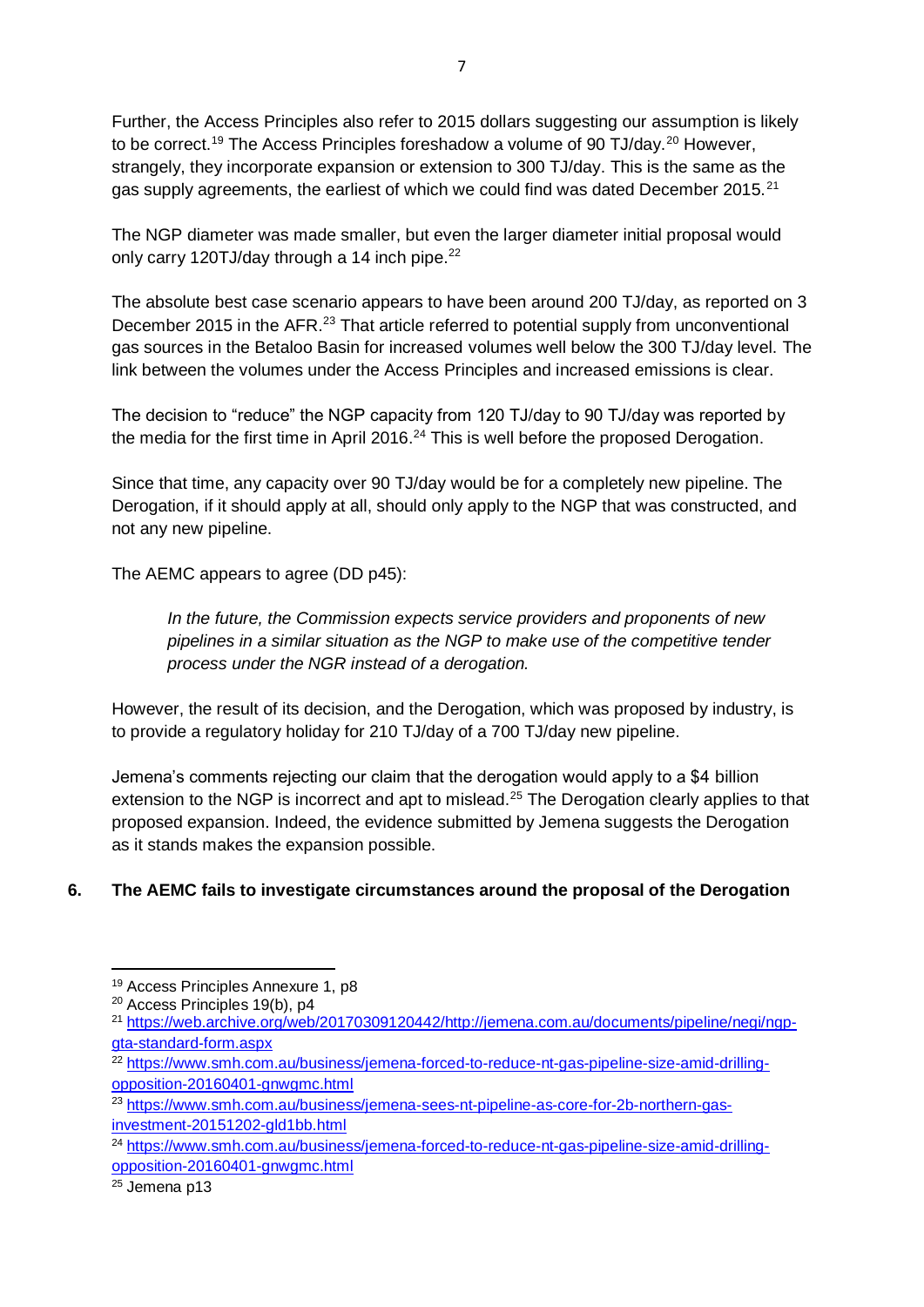The proponents rule change request cited statements by Jemena that it had worked with the NT government to secure the derogation and attached a report that raised questions about that process. The fact that the Derogation applies beyond the 90 TJ/day NGP raises even further questions.

We understand the AEMC has failed to investigate the circumstances around the proposal of the derogation by the NT government. We believe this is an oversight given it appears Jemena is exerting market power of the NT government whilst consumers will ultimately suffer a loss as a result of high tariffs.

# **7. The AEMC fails to understand the physical impacts of climate change.**

At p47 of the Draft Rule Determination the AEMC refers to the following issue:

*The derogation applicable to the NGP will promote the production of shale gas in the NT. The production of shale gas would lead to increased risk of climate change. In addition, Jemena accepts that increased extreme weather events due to climate change can damage gas infrastructure and threaten gas supplies. The derogation is foreseen to adversely impact the safety, reliability and security of supply of natural gas.*

The AEMC's response to that issue is on p46:

*Decisions on the use of fracking and the production of gas, and the potential implications of these actions, are matters for the Northern Territory Government. These issues do not fall within the AEMC's statutory decision-making framework.*

AEMC refers to the 'potential implications of these actions'. In our submissions we referred to the findings of the Independent Scientific Inquiry into Hydraulic Fracturing in the Northern Territory that found fracking scenarios to carry unacceptable greenhouse gas risks. In both these fracking scenarios, the NGP was duplicated.<sup>26</sup>

The blanket statement that the potential implications of the production of gas do not fall within the AEMC's statutory decision-making framework ignores the security, safety and reliability of supply, fundamental tenets of the National Gas Objective.

## **8. AEMC's statutory decision-making framework includes safety, reliability and security of supply**

The statutory decision making framework is relatively simple. AEMC must consider the National Gas Objective which is:

*to promote efficient investment in, and efficient operation and use of, natural gas services for the long term interests of consumers of natural gas with respect to price, safety, reliability and security of supply of natural gas*

<sup>26</sup> Final report pp 229, 239, 356, 357,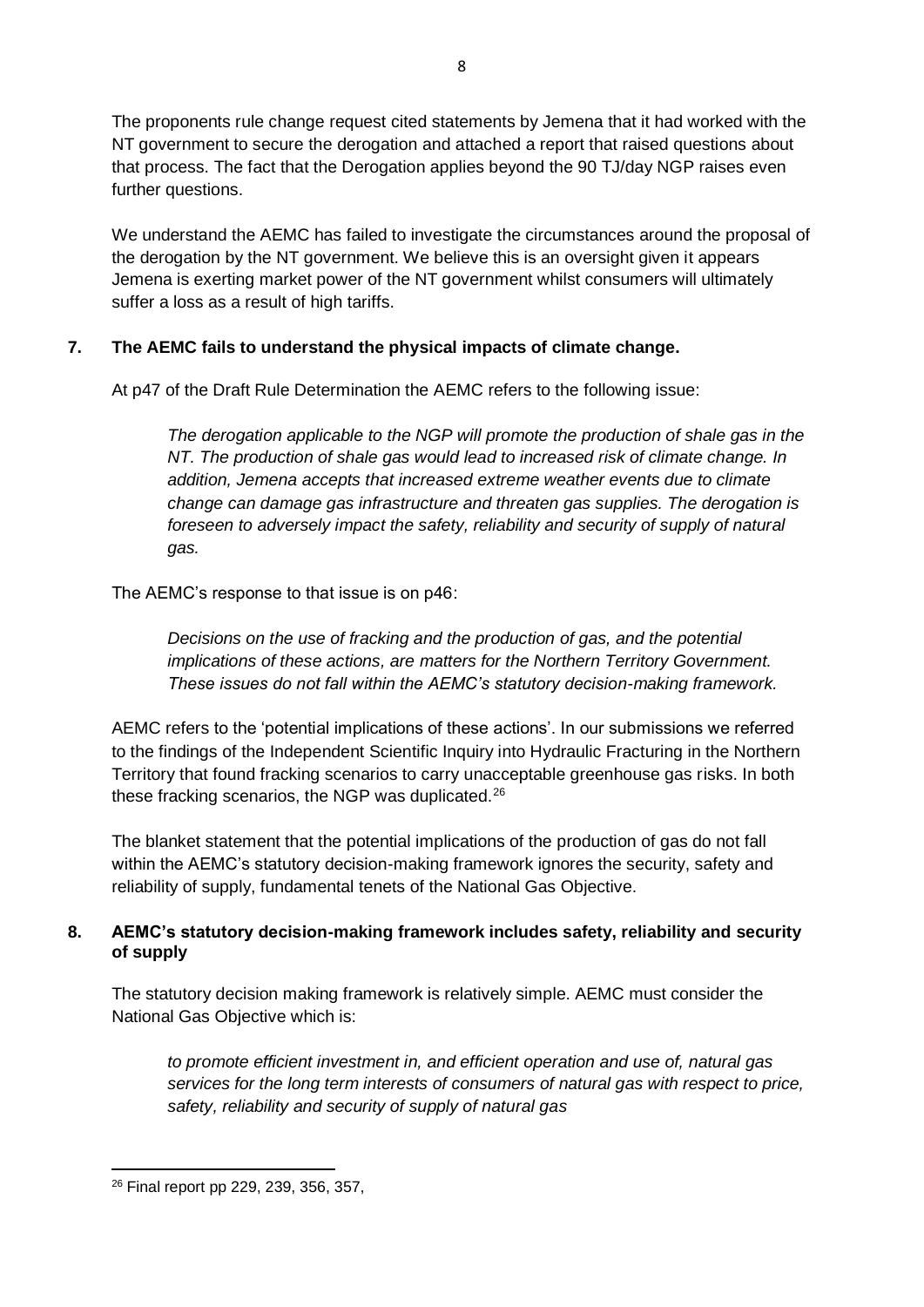It is beyond our understanding how climate change does not invoke considerations in the National Gas Objective. Climate change is a long term issue. The Derogation lasts for 15 years. The NGP operating life is 30 years. Climate change is not going away. The IPCC states the world must decrease emissions by 50% within 12 years to have a chance of limiting climate change to 1.5C. The proponent company agrees that the reliability and security of supply of natural gas may be negatively impacted by the physical impacts of climate change. We cannot understand how AEMC does not.

The AEMC's ability to succumb to industry submissions on complexity of the regime under the Derogation whilst it throws out any consideration of climate change impacts is curious.

Suffice to say that, the Draft Determination dismisses climate change impacts in a manner that reflects gross oversight on behalf of AEMC. The AEMC's approach in the Draft Rule Determination is inconsistent with other regulatory bodies, for example the *Australian Prudential Regulatory Authority*, that understand climate change risks fit neatly into existing statutory decision-making frameworks and industry guidance.

AEMC is seemingly unmoved, unconcerned, or ignorant to the debate around climate change and Australia's energy systems. The position is untenable.

#### **9. AEMC contradicts the financial filings of disclosures by A\$11 billion company to the Singapore Stock Exchange bound to disclose material risks.**

Submissions by the rule change request proponents refer to Singapore Stock Exchange publications by Jemena's parent company, SGPS (Australia) Assets Pty Ltd. In particular a statement on 4 September 2015:

*As a result of global climate changes, extreme weather events (for example, wind, floods, tidal storm surges, heatwaves and dust-storms) of increasing intensity and frequency are predicted. Extreme weather events may negatively affect the networks in the form of infrastructure damage and network outages. The occurrence of any of these events may negatively affect SGSPAA Group's electricity and gas networks and third party power generators or gas suppliers in a manner that may disrupt the supply of electricity or gas and thereby have an adverse effect on SGSPAA Group's operations, profits and financial position.*

There is no doubt that climate change is expected to have an impact on the security of supply of energy to Australian consumers.

AEMC's statement that climate change risks and associated issues "do not fall within the AEMC's statutory decision-making framework" defies comprehension and common sense.

#### **10. AEMC misunderstands statements about NGP gas from fracking.**

The Draft Determination states in relation to the NGP's initial 90 TJ capacity:

*Houston Kemp considered that "the demand for the remaining capacity is subject to considerable uncertainty". It was highlighted that the tariffs reflected in the access*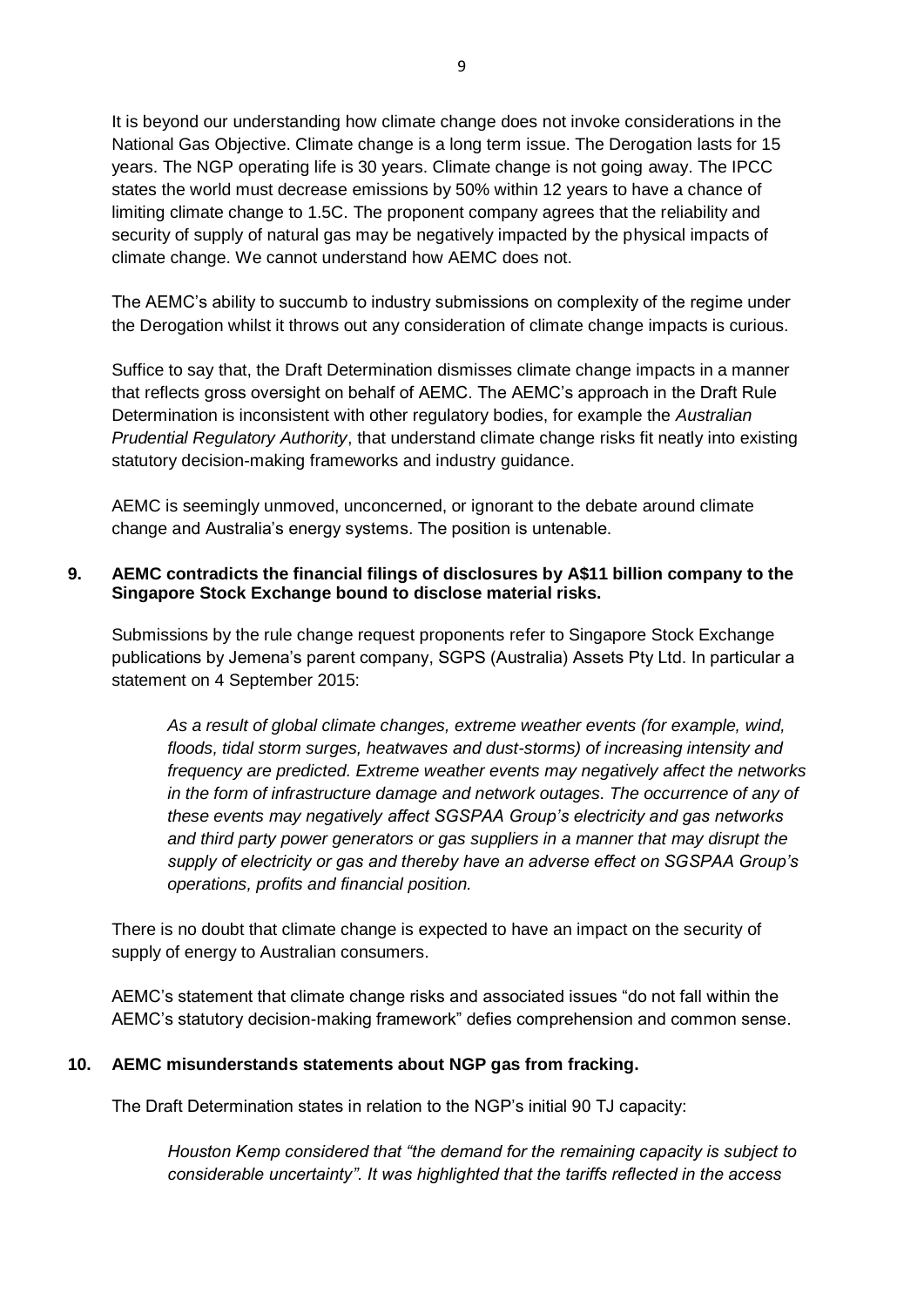*principles were "based on assumptions that NGP would become fully contracted" and that a failure to achieve full contracting of the NGP capacity puts at risk cost recovery for Jemena.* 

*In addition to the excess capacity currently on the NGP, Houston Kemp highlighted that the NGP currently faces material demand risks as usage of the NGP is linked to the development of the Northern Territory onshore shale gas reserves. Changes in government policy towards hydraulic fracking (which is required to bring shale gas to market) will therefore impact on the use of the NGP.* 

The issue, as highlighted above, is demand for capacity *beyond* the 90TJ NGP, which, if any derogation should apply, it should apply only to that capacity. Further, the AEMC should have regard to the actual cost of the NGP with regard to tariffs and should thoroughly investigate the final costing.

With respect to the size of the pipe, Jemena provided the following information to Australian Government for assessment under the EPBC Act [\(here](http://jemena.com.au/documents/pipeline/negi/per/jemena-ngp-supplement-main-document-final-7dec16) at p14)

*Jemena notes that the NGP has been sized to match the Northern Territory's stated current surplus gas production, which does not include any gas sourced from unconventional onshore gas reservoirs. The current surplus, without any unconventional gas, is sufficient to fill the NGP as currently designed and Northern Territory demand for 21years.*

Jemena has a statutory obligation not to provide false information under the EBPC Act.

#### **11. AEMC misunderstands the nature of its power with respect to the PDA**

AEMC states (DD p38):

*As the NGP access principles are a part of the project development agreement, the NGR cannot override any of its provisions.*

This, we submit, is a fundamental misunderstanding of the law. It appears the AEMC is refusing to apply the NGRs to Jemena because of the existence of a contract. The free and unfettered exercise of the AEMC's statutory discretion, including making determinations to change the NGRs and have them apply to the NGP, is preserved no matter what the content of the contract: *Ansett Transport Industries (Operations) Pty. Ltd. v. The Commonwealth (1977) 139 CLR 54* per Mason J at 77 at paragraph [31].

The AEMC appears to stultify its statutory discretion because of a contract that the public has not seen and does not know what it contains when there is no legal reason to. We are concerned by the AEMC's self-defeating, potentially illegal response.

#### **12. AEMC statements on Commission hearings**

The rule change proponents have relied on the AEMC's statement that it had until 4 April 2019 to written request a hearing into this matter with the Commission. In accordance with